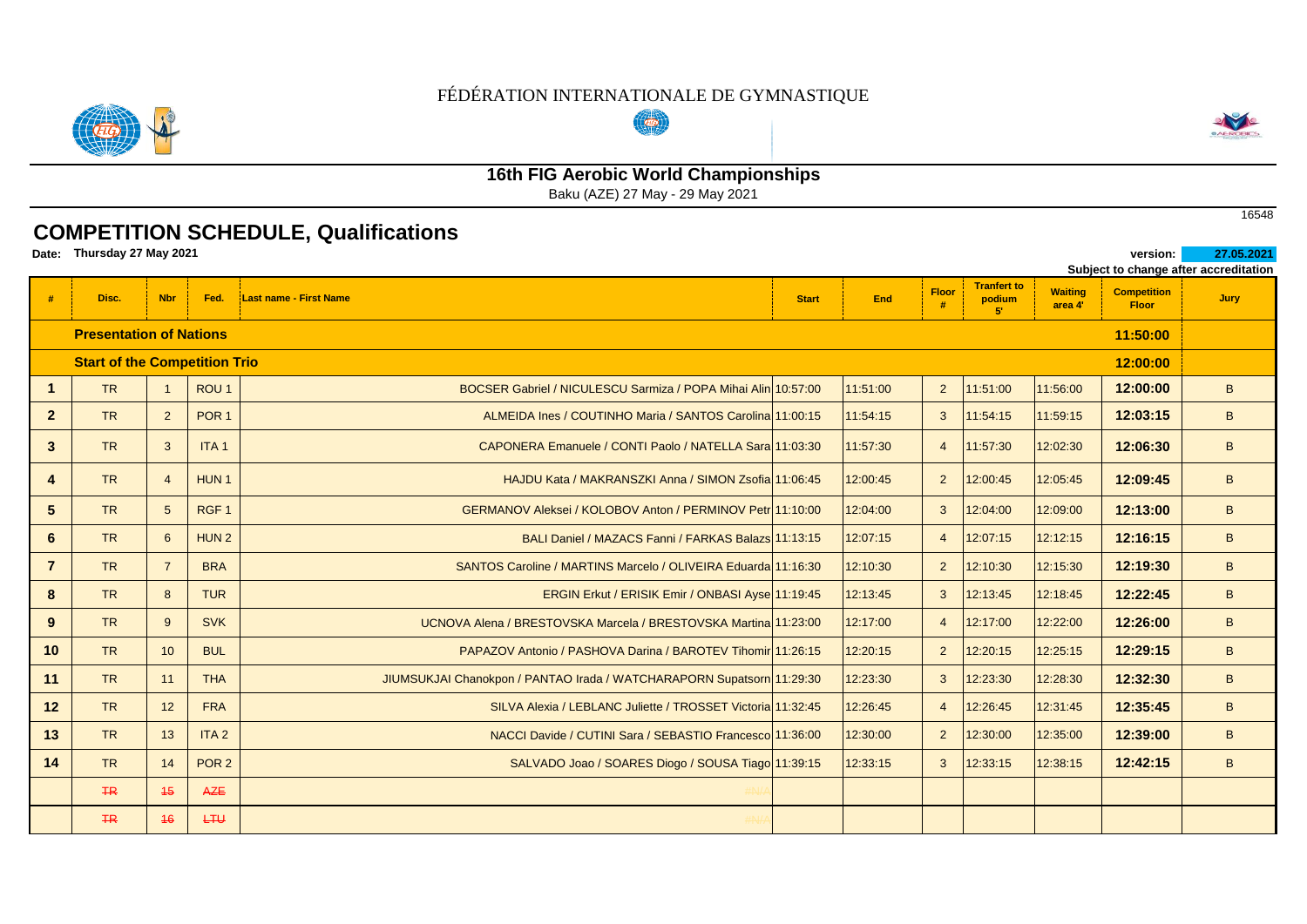

# $(\overline{(w)})$



# **16th FIG Aerobic World Championships**

Baku (AZE) 27 May - 29 May 2021

## **COMPETITION SCHEDULE, Qualifications**

| Date: | Thursday 27 May 2021 |            |                  |                                                                        |              |            |              |                              |                           | version: I                         | 27.05.2021                            |
|-------|----------------------|------------|------------------|------------------------------------------------------------------------|--------------|------------|--------------|------------------------------|---------------------------|------------------------------------|---------------------------------------|
|       |                      |            |                  |                                                                        |              |            |              |                              |                           |                                    | Subject to change after accreditation |
|       | Disc.                | <b>Nbr</b> | Fed.             | Last name - First Name                                                 | <b>Start</b> | <b>End</b> | <b>Floor</b> | <b>Tranfert to</b><br>podium | <b>Waiting</b><br>area 4' | <b>Competition</b><br><b>Floor</b> | Jury                                  |
| 15    | <b>TR</b>            | 17         | <b>FIN</b>       | SAMPPA Fanny / AGHA Linn / RAUTIAINEN Erika 11:42:30                   |              | 12:36:30   |              | 12:36:30                     | 12:41:30                  | 12:45:30                           |                                       |
| 16    | <b>TR</b>            | 18         | <b>UKR</b>       | HALAIDA Stanislav / KURASHVILI Anastasija / LYTVYN Anastasija 11:45:45 |              | 12:39:45   |              | 12:39:45                     | 12:44:45                  | 12:48:45                           |                                       |
| 17    | <b>TR</b>            | 19         | ROU <sub>2</sub> | CUCU Teodora / TAVOC Daniel / GAVRILOVICI David 11:49:00               |              | 12:43:00   |              | 12:43:00                     | 12:48:00                  | 12:52:00                           |                                       |
| 18    | <b>TR</b>            | 20         | RGF <sub>2</sub> | DZHANAZIAN Dukhik / IVANOVA Elena / ZIUBINA Anastasija 11:52:15        |              | 12:46:15   |              | 12:46:15                     | 12:51:15                  | 12:55:15                           | B                                     |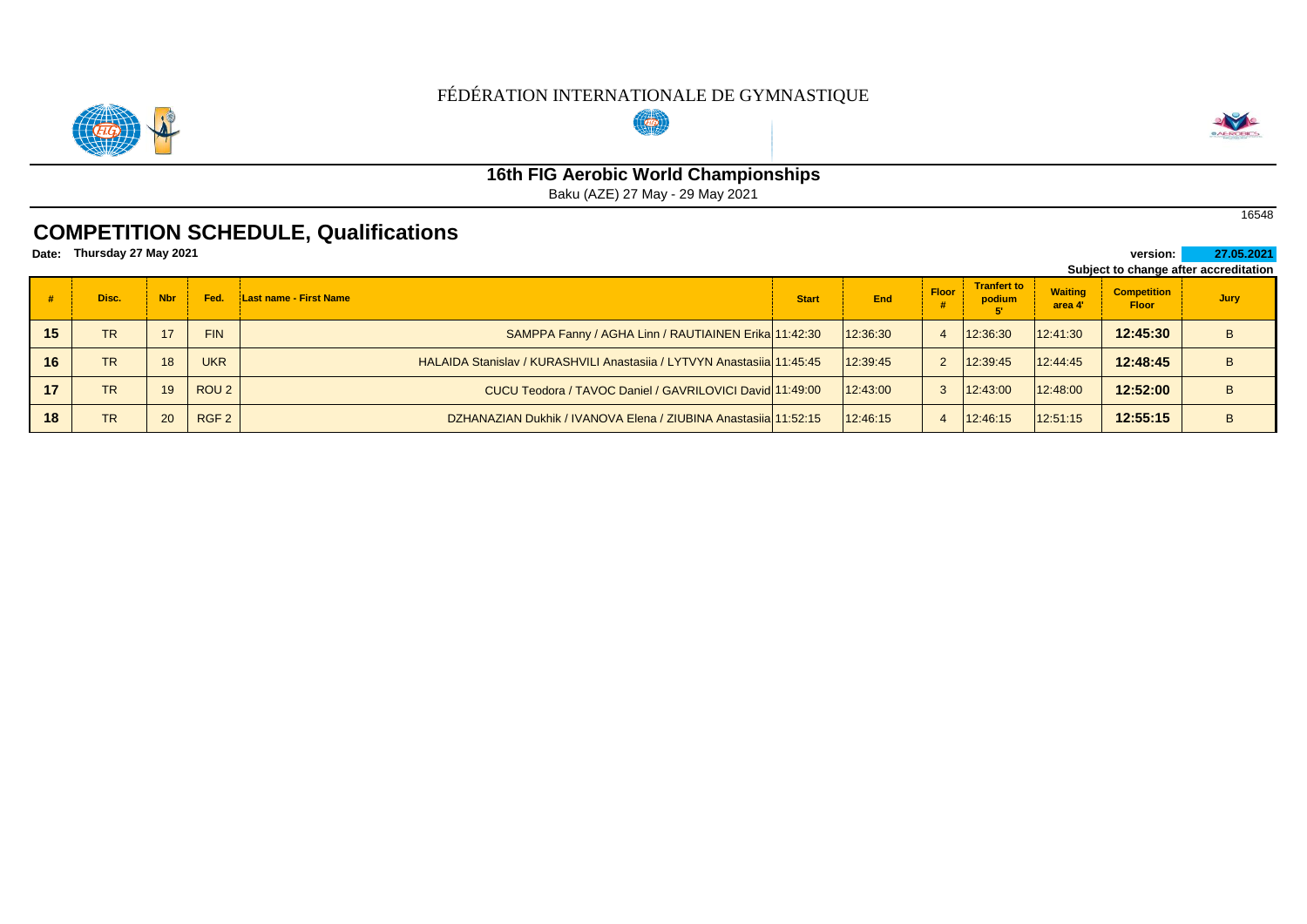#### FÉDÉRATION INTERNATIONALE DE GYMNASTIQUE  $(\overline{a_0})$



# **16th FIG Aerobic World Championships**

Baku (AZE) 27 May - 29 May 2021

## **COMPETITION SCHEDULE, Qualifications**

**Date: version: 27.05.2021 Thursday 27 May 2021** 

|    | Subject to change after accreditation |                |                  |                                                  |              |          |                       |                                             |                           |                                    |              |
|----|---------------------------------------|----------------|------------------|--------------------------------------------------|--------------|----------|-----------------------|---------------------------------------------|---------------------------|------------------------------------|--------------|
| #  | Disc.                                 | <b>Nbr</b>     | Fed.             | <b>Last name - First Name</b>                    | <b>Start</b> | End      | Floor                 | <b>Tranfert to</b><br>podium<br>$5^{\circ}$ | <b>Waiting</b><br>area 4' | <b>Competition</b><br><b>Floor</b> | <b>Jury</b>  |
|    |                                       |                |                  | <b>Start of the Competition Inidivudal Women</b> |              |          |                       |                                             |                           |                                    |              |
| 19 | IW                                    | $\mathbf{1}$   | FIN <sub>1</sub> | KIVELAE Nea                                      | 12:12:00     | 13:06:00 | $\overline{2}$        | 13:06:00                                    | 13:11:00                  | 13:15:00                           | A            |
| 20 | IW                                    | $\overline{2}$ | ESP <sub>1</sub> | <b>ESTEFANO Maria</b>                            | 12:15:15     | 13:09:15 | 3                     | 13:09:15                                    | 13:14:15                  | 13:18:15                           | A            |
| 21 | IW                                    | 3              | LTU <sub>1</sub> | <b>SARKAITE Akvile</b>                           | 12:18:30     | 13:12:30 |                       | 13:12:30                                    | 13:17:30                  | 13:21:30                           | A            |
| 22 | IW                                    | $\overline{4}$ | ROU <sub>1</sub> | <b>DINCA Sandra</b>                              | 12:21:45     | 13:15:45 | $\overline{2}$        | 13:15:45                                    | 13:20:45                  | 13:24:45                           | A            |
| 23 | IW                                    | 5              | BUL <sub>1</sub> | <b>STOILOVA Ana Maria</b>                        | 12:25:00     | 13:19:00 | 3                     | 13:19:00                                    | 13:24:00                  | 13:28:00                           | A            |
| 24 | IW                                    | 6              | <b>HUN</b>       | AKOSHEGYI Dora                                   | 12:28:15     | 13:22:15 | $\boldsymbol{\Delta}$ | 13:22:15                                    | 13:27:15                  | 13:31:15                           | A            |
| 25 | IW                                    | $\overline{7}$ | ITA <sub>1</sub> | <b>CUTINI</b> Sara                               | 12:31:30     | 13:25:30 | 2                     | 13:25:30                                    | 13:30:30                  | 13:34:30                           | $\mathsf{A}$ |
| 26 | IW                                    | 8              | RGF <sub>1</sub> | KONAKOVA Tatyana                                 | 12:34:45     | 13:28:45 | 3                     | 13:28:45                                    | 13:33:45                  | 13:37:45                           | A            |
| 27 | IW                                    | 9              | CZE 1            | <b>DRAPAKOVA Sabina</b>                          | 12:38:00     | 13:32:00 |                       | 13:32:00                                    | 13:37:00                  | 13:41:00                           | A            |
| 28 | IW                                    | 10             |                  | FRA 1 SILVA Alexia                               | 12:41:15     | 13:35:15 | $2^{\circ}$           | 13:35:15                                    | 13:40:15                  | 13:44:15                           | A            |
| 29 | IW                                    | 11             | <b>POR</b>       | <b>GOMES Ana Rita</b>                            | 12:44:30     | 13:38:30 | 3                     | 13:38:30                                    | 13:43:30                  | 13:47:30                           | A            |
| 30 | IW                                    | 12             | UKR 1            | KURASHVILI Anastasiia                            | 12:47:45     | 13:41:45 | 4                     | 13:41:45                                    | 13:46:45                  | 13:50:45                           | $\mathsf{A}$ |
| 31 | IW                                    | 13             | TUR <sub>1</sub> | <b>BAL Nil Deniz</b>                             | 12:51:00     | 13:45:00 | $\overline{2}$        | 13:45:00                                    | 13:50:00                  | 13:54:00                           | $\mathsf{A}$ |
| 32 | IW                                    | 14             | SVK <sub>1</sub> | <b>UCNOVA Alena</b>                              | 12:54:15     | 13:48:15 | 3                     | 13:48:15                                    | 13:53:15                  | 13:57:15                           | $\mathsf{A}$ |
| 33 | IW                                    | 15             | BRA <sub>1</sub> | <b>SANTOS Caroline</b>                           | 12:57:30     | 13:51:30 | $\overline{4}$        | 13:51:30                                    | 13:56:30                  | 14:00:30                           | A            |
| 34 | IW                                    | 16             | FIN <sub>2</sub> | <b>SAMPPA Fanny</b>                              | 13:00:45     | 13:54:45 | $\overline{2}$        | 13:54:45                                    | 13:59:45                  | 14:03:45                           | A            |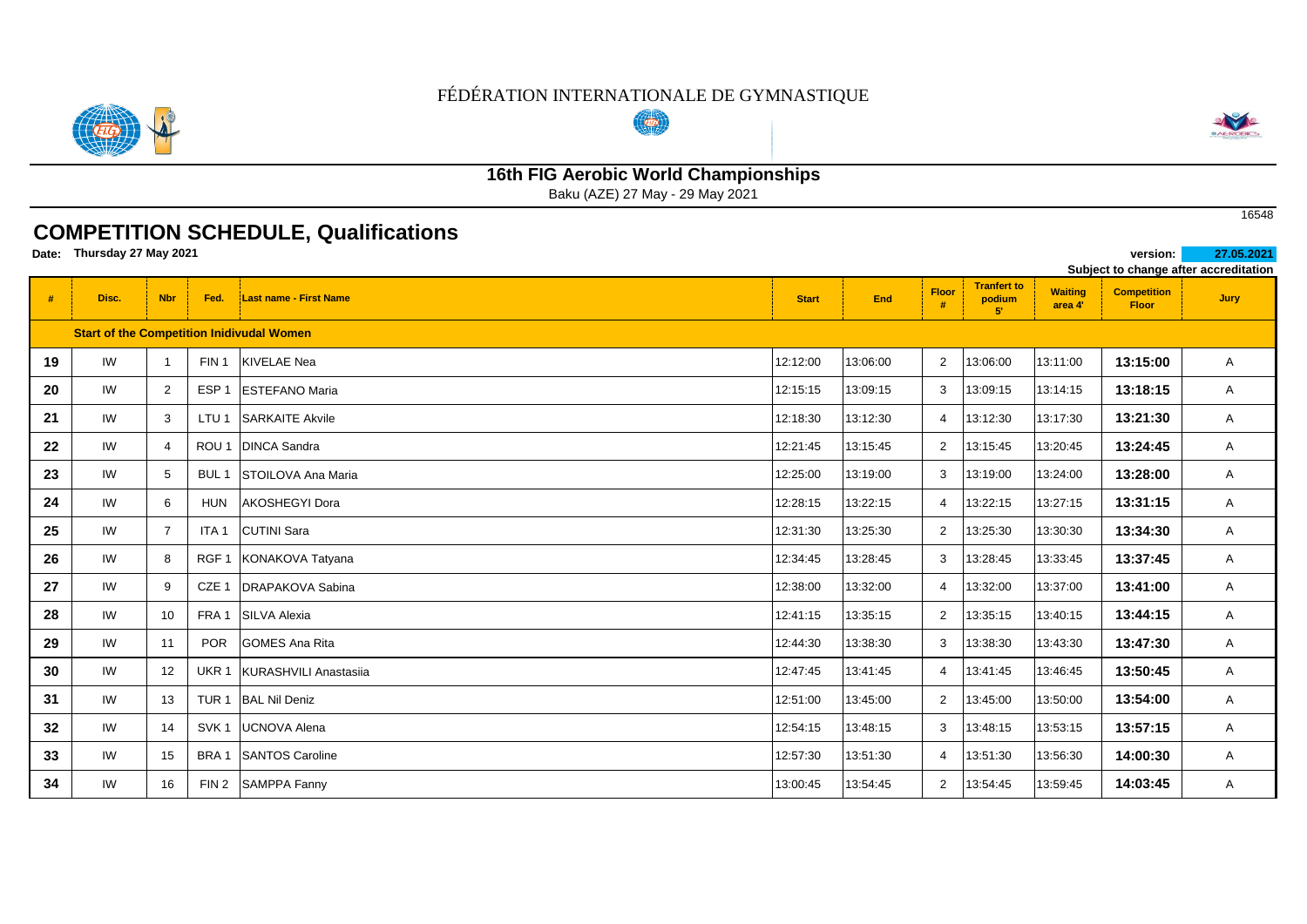#### FÉDÉRATION INTERNATIONALE DE GYMNASTIQUE  $(\overline{(w)})$



# **16th FIG Aerobic World Championships**

Baku (AZE) 27 May - 29 May 2021

## **COMPETITION SCHEDULE, Qualifications**

**Date: version: 27.05.2021 Thursday 27 May 2021** 

|    |       |            |                  |                            |              |            |                |                                             |                           |                                    | Subject to change after accreditation |
|----|-------|------------|------------------|----------------------------|--------------|------------|----------------|---------------------------------------------|---------------------------|------------------------------------|---------------------------------------|
| #  | Disc. | <b>Nbr</b> | Fed.             | Last name - First Name     | <b>Start</b> | <b>End</b> | Floor<br>#     | <b>Tranfert to</b><br>podium<br>$5^{\circ}$ | <b>Waiting</b><br>area 4' | <b>Competition</b><br><b>Floor</b> | <b>Jury</b>                           |
| 35 | IW    | 17         | <b>PER</b>       | <b>FERNANDEZ Thais</b>     | 13:04:00     | 13:58:00   | 3              | 13:58:00                                    | 14:03:00                  | 14:07:00                           | $\mathsf{A}$                          |
| 36 | IW    | 18         | BRA 2            | <b>SILVA Tamires</b>       | 13:07:15     | 14:01:15   | $\overline{4}$ | 14:01:15                                    | 14:06:15                  | 14:10:15                           | $\mathsf{A}$                          |
| 37 | IW    | 19         | FRA 2            | <b>VALERO Line</b>         | 13:10:30     | 14:04:30   | 2              | 14:04:30                                    | 14:09:30                  | 14:13:30                           | A                                     |
| 38 | IW    | 20         | UKR <sub>2</sub> | <b>ISAIENKO Anastasiia</b> | 13:13:45     | 14:07:45   | 3              | 14:07:45                                    | 14:12:45                  | 14:16:45                           | $\mathsf{A}$                          |
| 39 | IW    | 21         | ITA <sub>2</sub> | <b>BULLO Anna</b>          | 13:17:00     | 14:11:00   | $\overline{4}$ | 14:11:00                                    | 14:16:00                  | 14:20:00                           | $\mathsf{A}$                          |
| 40 | IW    | 22         | SVK <sub>2</sub> | LAMOSOVA Anita             | 13:20:15     | 14:14:15   | 2              | 14:14:15                                    | 14:19:15                  | 14:23:15                           | A                                     |
| 41 | IW    | 23         | RGF <sub>2</sub> | <b>TIKHONOVA Daria</b>     | 13:25:00     | 14:19:00   | 3              | 14:19:00                                    | 14:24:00                  | 14:28:00                           | A                                     |
| 42 | IW    | 24         | AZE              | JABBARLI Nurjan            | 13:28:15     | 14:22:15   | $\overline{4}$ | 14:22:15                                    | 14:27:15                  | 14:31:15                           | $\mathsf{A}$                          |
| 43 | IW    | 25         | USA              | MENJIVAR Jaylene           | 13:31:30     | 14:25:30   | 2              | 14:25:30                                    | 14:30:30                  | 14:34:30                           | A                                     |
| 44 | IW    | 26         | <b>CHI</b>       | <b>HENRIQUEZ Bianca</b>    | 13:34:45     | 14:28:45   | 3              | 14:28:45                                    | 14:33:45                  | 14:37:45                           | $\mathsf{A}$                          |
| 45 | IW    | 27         | ESP <sub>2</sub> | <b>GUILLEMOT Belen</b>     | 13:38:00     | 14:32:00   | $\overline{4}$ | 14:32:00                                    | 14:37:00                  | 14:41:00                           | $\mathsf{A}$                          |
| 46 | IW    | 28         | INA              | <b>SATIVA Naura</b>        | 13:41:15     | 14:35:15   | 2              | 14:35:15                                    | 14:40:15                  | 14:44:15                           | A                                     |
| 47 | IW    | 29         | TUR <sub>2</sub> | <b>ONBASI Ayse</b>         | 13:44:30     | 14:38:30   | 3              | 14:38:30                                    | 14:43:30                  | 14:47:30                           | $\mathsf{A}$                          |
| 48 | IW    | 30         |                  | CZE 2 KUDLACKOVA Tereza    | 13:47:45     | 14:41:45   | $\overline{4}$ | 14:41:45                                    | 14:46:45                  | 14:50:45                           | $\mathsf{A}$                          |
| 49 | IW    | 31         | LTU <sub>2</sub> | RADZEVICIUTE Gabija        | 13:51:00     | 14:45:00   | $\overline{2}$ | 14:45:00                                    | 14:50:00                  | 14:54:00                           | A                                     |
| 50 | IW    | 32         |                  | ROU 2 CUCU Teodora         | 13:54:15     | 14:48:15   | 3              | 14:48:15                                    | 14:53:15                  | 14:57:15                           | $\mathsf{A}$                          |
| 51 | IW    | 33         |                  | BUL 2   PASHOVA Darina     | 13:57:30     | 14:51:30   | $\overline{4}$ | 14:51:30                                    | 14:56:30                  | 15:00:30                           | $\mathsf{A}$                          |
| 52 | IW    | 34         | <b>THA</b>       | <b>INTAKUL Chawisa</b>     | 14:00:45     | 14:54:45   | $\overline{2}$ | 14:54:45                                    | 14:59:45                  | 15:03:45                           | A                                     |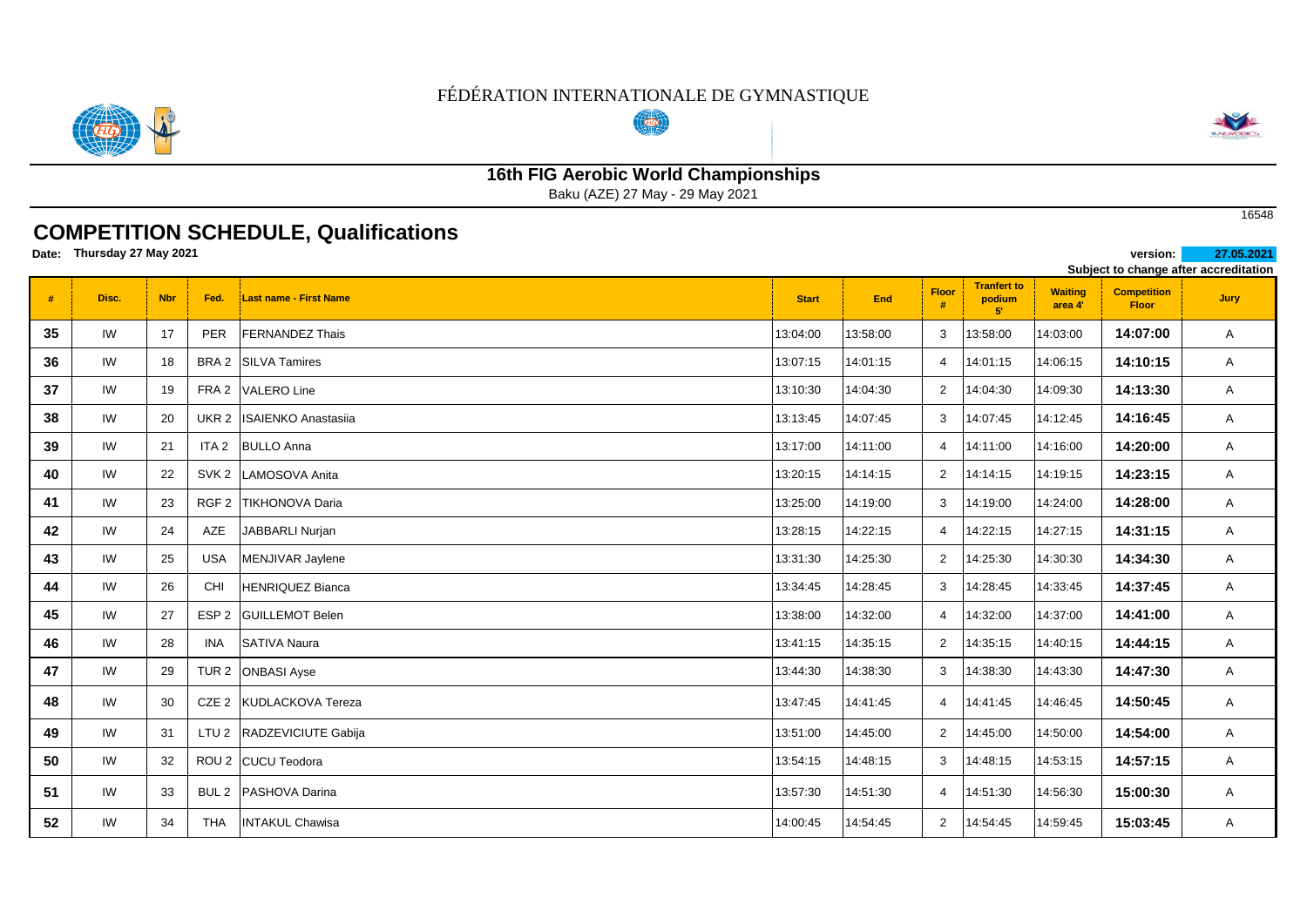#### FÉDÉRATION INTERNATIONALE DE GYMNASTIQUE  $(\overline{(w)})$



## **16th FIG Aerobic World Championships**

Baku (AZE) 27 May - 29 May 2021

### **COMPETITION SCHEDULE, Qualifications**

| Thursday 27 May 2021<br>Date:                |                                  |            |            |                                                                                                                                                                                    |              |          |              |                              |                           | version:                           | 27.05.2021                            |
|----------------------------------------------|----------------------------------|------------|------------|------------------------------------------------------------------------------------------------------------------------------------------------------------------------------------|--------------|----------|--------------|------------------------------|---------------------------|------------------------------------|---------------------------------------|
|                                              |                                  |            |            |                                                                                                                                                                                    |              |          |              |                              |                           |                                    | Subject to change after accreditation |
|                                              | Disc.                            | <b>Nbr</b> | Fed.       | <b>Last name - First Name</b>                                                                                                                                                      | <b>Start</b> | End      | <b>Floor</b> | <b>Tranfert to</b><br>podium | <b>Waiting</b><br>area 4' | <b>Competition</b><br><b>Floor</b> | Jury                                  |
| <b>Start of the Competition Aerobic Step</b> |                                  |            |            |                                                                                                                                                                                    |              |          |              |                              |                           |                                    |                                       |
| 53                                           | AS                               |            | <b>ITA</b> | NACCI Davide / SEBASTIO Francesco / BARBAGALLO Ylenia / BLASI Francesco / CAVALLERI 14:06:00<br>Sofia / FALERA Matteo / FERRAGINA Sarah / SANTUCCIO Silvia 14:06:00                |              | 15:00:00 |              | 15:00:00                     | 15:05:00                  | 15:09:00                           |                                       |
| 54                                           | AS                               |            | <b>UKR</b> | LYTVYN Anastasiia / MOKHORT Oleksandra / SAMOILENKO Yuliia / SUBOTINA Daria / 14:09:15<br>TIMCHENKO Anna / CHERKEZ Kateryna / GUTSALYUK Darya / SHELEST Ilona                      |              | 15:03:15 |              | 15:03:15                     | 15:08:15                  | 15:12:15                           |                                       |
| 55                                           | AS                               |            | <b>RGF</b> | DOBRIAGINA Irina / GERMANOV Aleksei / CHERNOUSOVA Aleksandra / DMITRIEVA Anastasia / 14:12:30<br>GOLUBEVA Polina / GVOZDETSKAJA Anastasija / PELEVINA Elizaveta / TERESHINA Marija |              | 15:06:30 |              | 15:06:30                     | 15:11:30                  | 15:15:30                           | A                                     |
|                                              | <b>Official Opening Ceremony</b> |            |            |                                                                                                                                                                                    |              |          |              |                              |                           | 15:25:00                           | 15:55:00                              |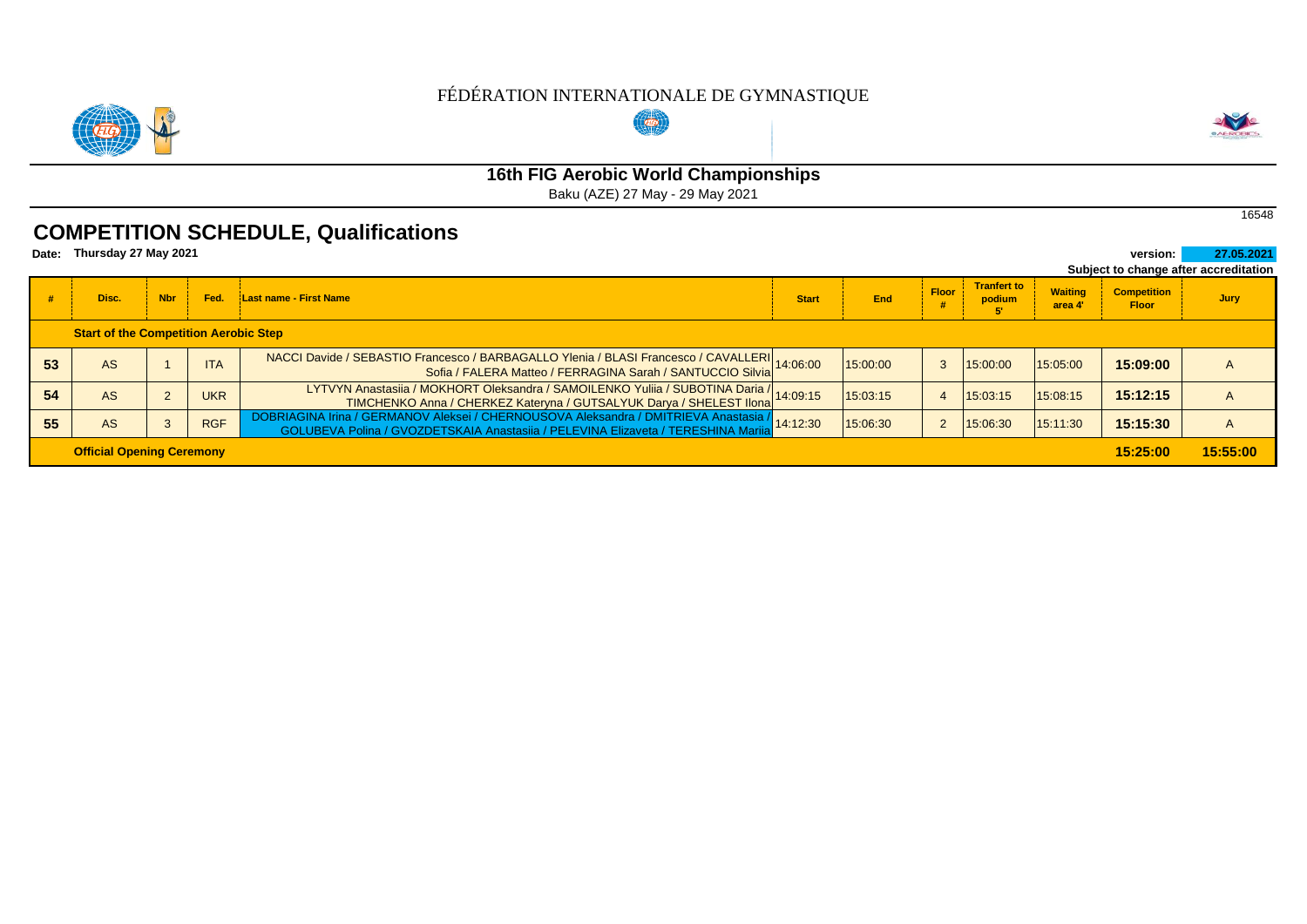

## **16th FIG Aerobic World Championships**

Baku (AZE) 27 May - 29 May 2021

## **COMPETITION SCHEDULE, Qualifications**

**Date: version: 23.05.2021 Friday 28 May 2021** 

|              |                                            |                |                  |                                              |              |          |                |                                             |                           |                                    | Subject to change after accreditation |
|--------------|--------------------------------------------|----------------|------------------|----------------------------------------------|--------------|----------|----------------|---------------------------------------------|---------------------------|------------------------------------|---------------------------------------|
|              | Disc.                                      | <b>Nbr</b>     | Fed.             | <b>Last name - First Name</b>                | <b>Start</b> | End      | Floor<br>#     | <b>Tranfert to</b><br>podium<br>$5^{\circ}$ | <b>Waiting</b><br>area 4' | <b>Competition</b><br><b>Floor</b> | <b>Jury</b>                           |
|              | <b>Start of the Competition Mixed Pair</b> |                |                  |                                              |              |          |                |                                             |                           | 12:00:00                           |                                       |
| 1            | <b>MP</b>                                  | $\overline{1}$ | ITA <sub>1</sub> | PATTERI Marcello / BULLO Anna                | 10:57:00     | 11:51:00 | 2              | 11:51:00                                    | 11:56:00                  | 12:00:00                           | В                                     |
| $\mathbf{2}$ | <b>MP</b>                                  | 2              | RGF <sub>1</sub> | DOBRIAGINA Irina / ZHURAVLEV Aleksei         | 11:00:15     | 11:54:15 | 3              | 11:54:15                                    | 11:59:15                  | 12:03:15                           | В                                     |
| 3            | MP                                         | 3              | ROU <sub>1</sub> | RADU Alina / TAVOC Daniel                    | 11:03:30     | 11:57:30 | 4              | 11:57:30                                    | 12:02:30                  | 12:06:30                           | В                                     |
| 4            | <b>MP</b>                                  | $\overline{4}$ | UKR <sub>1</sub> | HALAIDA Stanislav / KURASHVILI Anastasija    | 11:06:45     | 12:00:45 | 2              | 12:00:45                                    | 12:05:45                  | 12:09:45                           | В                                     |
|              | MP                                         | $\overline{5}$ | FRA <sub>1</sub> | H N/A                                        |              |          |                |                                             |                           |                                    |                                       |
| 5            | <b>MP</b>                                  | 6              | TUR <sub>1</sub> | <b>ERISIK Emir / ONBASI Ayse</b>             | 11:10:00     | 12:04:00 | $\overline{4}$ | 12:04:00                                    | 12:09:00                  | 12:13:00                           | В                                     |
| 6            | <b>MP</b>                                  | $\overline{7}$ | <b>INA</b>       | ISWARABAWA Gregorius Agung / YUNIATI Ita     | 11:13:15     | 12:07:15 | 2              | 12:07:15                                    | 12:12:15                  | 12:16:15                           | В                                     |
|              | MP                                         | 8              | <b>CHI</b>       | ESPINOZA Giovanni / ZUNIGA Paula             | 11:16:30     | 12:10:30 | 3              | 12:10:30                                    | 12:15:30                  | 12:19:30                           | В                                     |
| 8            | <b>MP</b>                                  | 9              | <b>BRA</b>       | <b>BARBOSA Lucas / SILVA Tamires</b>         | 11:19:45     | 12:13:45 | $\overline{4}$ | 12:13:45                                    | 12:18:45                  | 12:22:45                           | В                                     |
| 9            | <b>MP</b>                                  | 10             | FRA <sub>2</sub> | THOMASI LUXIN Lerry / VALERO Line 11:23:00   |              | 12:17:00 | 2              | 12:17:00                                    | 12:22:00                  | 12:26:00                           | B                                     |
| 10           | MP                                         | 11             | <b>LTU</b>       | JARMALA Nojus / STUPAK Gabriele              | 11:26:15     | 12:20:15 | 3              | 12:20:15                                    | 12:25:15                  | 12:29:15                           | B                                     |
| 11           | <b>MP</b>                                  | 12             | <b>BUL</b>       | PAPAZOV Antonio / STOILOVA Ana Maria         | 11:29:30     | 12:23:30 | $\overline{4}$ | 12:23:30                                    | 12:28:30                  | 12:32:30                           | В                                     |
| 12           | MP                                         | 13             | AZE              | DOLMATOV Vladimir / MUSTAFAYEVA Madina       | 11:32:45     | 12:26:45 | $\overline{2}$ | 12:26:45                                    | 12:31:45                  | 12:35:45                           | В                                     |
| 13           | <b>MP</b>                                  | 14             | ROU <sub>2</sub> | <b>GAVRILOVICI David / NICULESCU Sarmiza</b> | 11:36:00     | 12:30:00 | 3              | 12:30:00                                    | 12:35:00                  | 12:39:00                           | В                                     |
| 14           | MP.                                        | 15             | RGF <sub>2</sub> | KONAKOVA Tatyana / SHIKHALEEV Grigorii       | 11:39:15     | 12:33:15 | $\overline{4}$ | 12:33:15                                    | 12:38:15                  | 12:42:15                           | В                                     |
| 15           | MP                                         | 16             | <b>POR</b>       | CANSADO Rui / GOMES Ana Rita                 | 11:42:30     | 12:36:30 | 2              | 12:36:30                                    | 12:41:30                  | 12:45:30                           | В                                     |
| 16           | MP                                         | 17             | <b>ESP</b>       | <b>GRANELL Pau / ESTEFANO Maria</b>          | 11:45:45     | 12:39:45 | 3              | 12:39:45                                    | 12:44:45                  | 12:48:45                           | В                                     |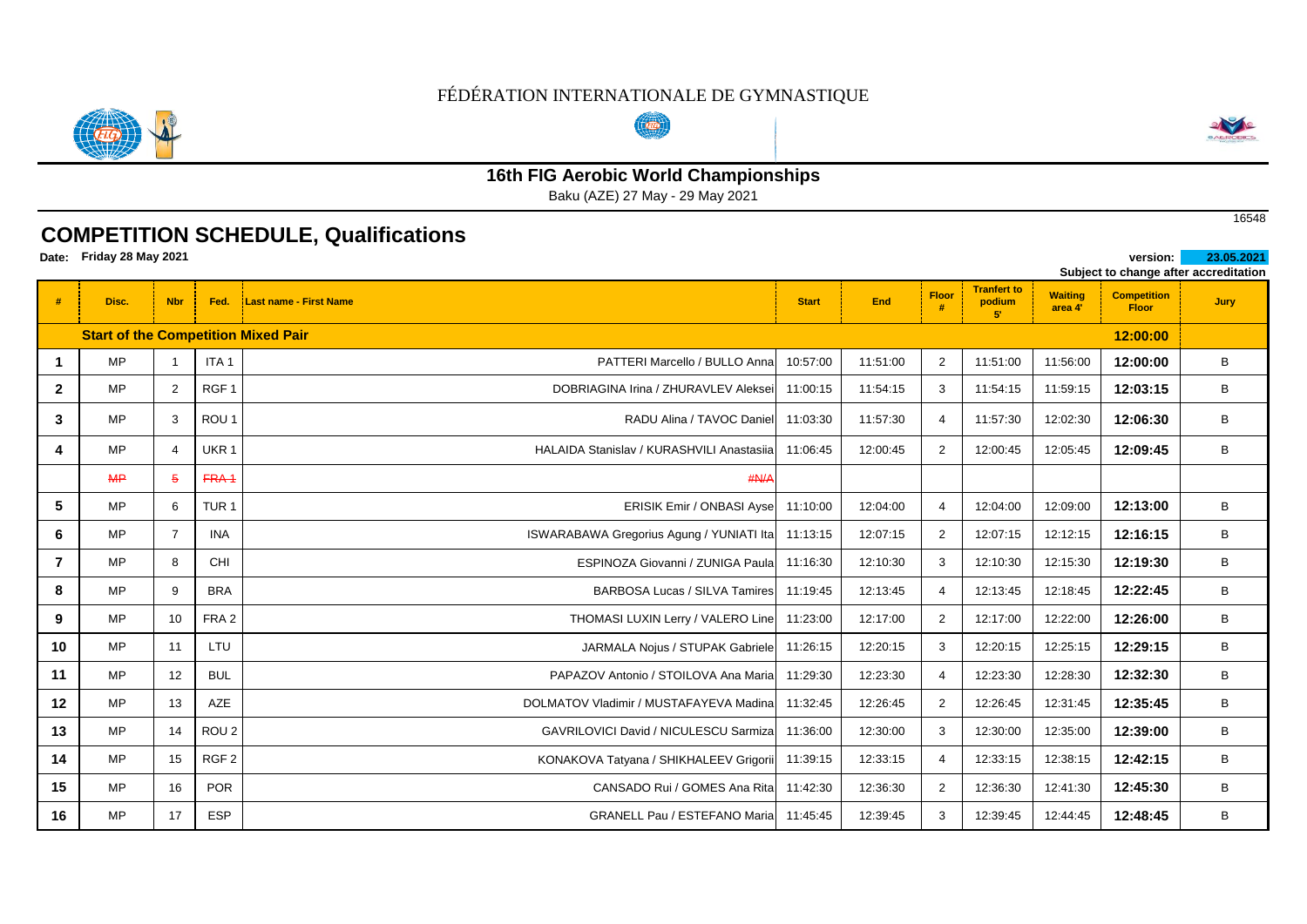

# **Com**



# **16th FIG Aerobic World Championships**

Baku (AZE) 27 May - 29 May 2021

## **COMPETITION SCHEDULE, Qualifications**

**Friday 28 May 2021** 

|    | Date: Friday 28 May 2021<br>23.05.2021<br>version: I |            |                  |                                          |              |          |              |                              |                           |                                    |                                       |  |
|----|------------------------------------------------------|------------|------------------|------------------------------------------|--------------|----------|--------------|------------------------------|---------------------------|------------------------------------|---------------------------------------|--|
|    |                                                      |            |                  |                                          |              |          |              |                              |                           |                                    | Subject to change after accreditation |  |
|    | Disc.                                                | <b>Nbr</b> | Fed.             | <b>Last name - First Name</b>            | <b>Start</b> | End      | <b>Floor</b> | <b>Tranfert to</b><br>podium | <b>Waiting</b><br>area 4' | <b>Competition</b><br><b>Floor</b> | Jury                                  |  |
| 17 | MP                                                   | 18         | THA              | INTAKUL Chawisa / POTJANAKOSEE Peerapong | 11:49:00     | 12:43:00 |              | 12:43:00                     | 12:48:00                  | 12:52:00                           | B                                     |  |
| 18 | MP                                                   | 19         | <b>HUN</b>       | BALI Daniel / MAZACS Fannil 11:52:15     |              | 12:46:15 | 2            | 12:46:15                     | 12:51:15                  | 12:55:15                           | B                                     |  |
| 19 | MP                                                   | 20         | TUR <sub>2</sub> | BAL Nil Deniz / OZSOY Metehan            | 11:55:30     | 12:49:30 | 3            | 12:49:30                     | 12:54:30                  | 12:58:30                           | B                                     |  |
| 20 | MP                                                   | 21         | UKR 2            | BUBEN Maksym / ISAIENKO Anastasija       | 11:58:45     | 12:52:45 | 4            | 12:52:45                     | 12:57:45                  | 13:01:45                           | B                                     |  |
| 21 | <b>MP</b>                                            | 22         | ITA <sub>2</sub> | CASTOLDI Michela / DONATI Davide         | 12:02:00     | 12:56:00 | 2            | 12:56:00                     | 13:01:00                  | 13:05:00                           | B                                     |  |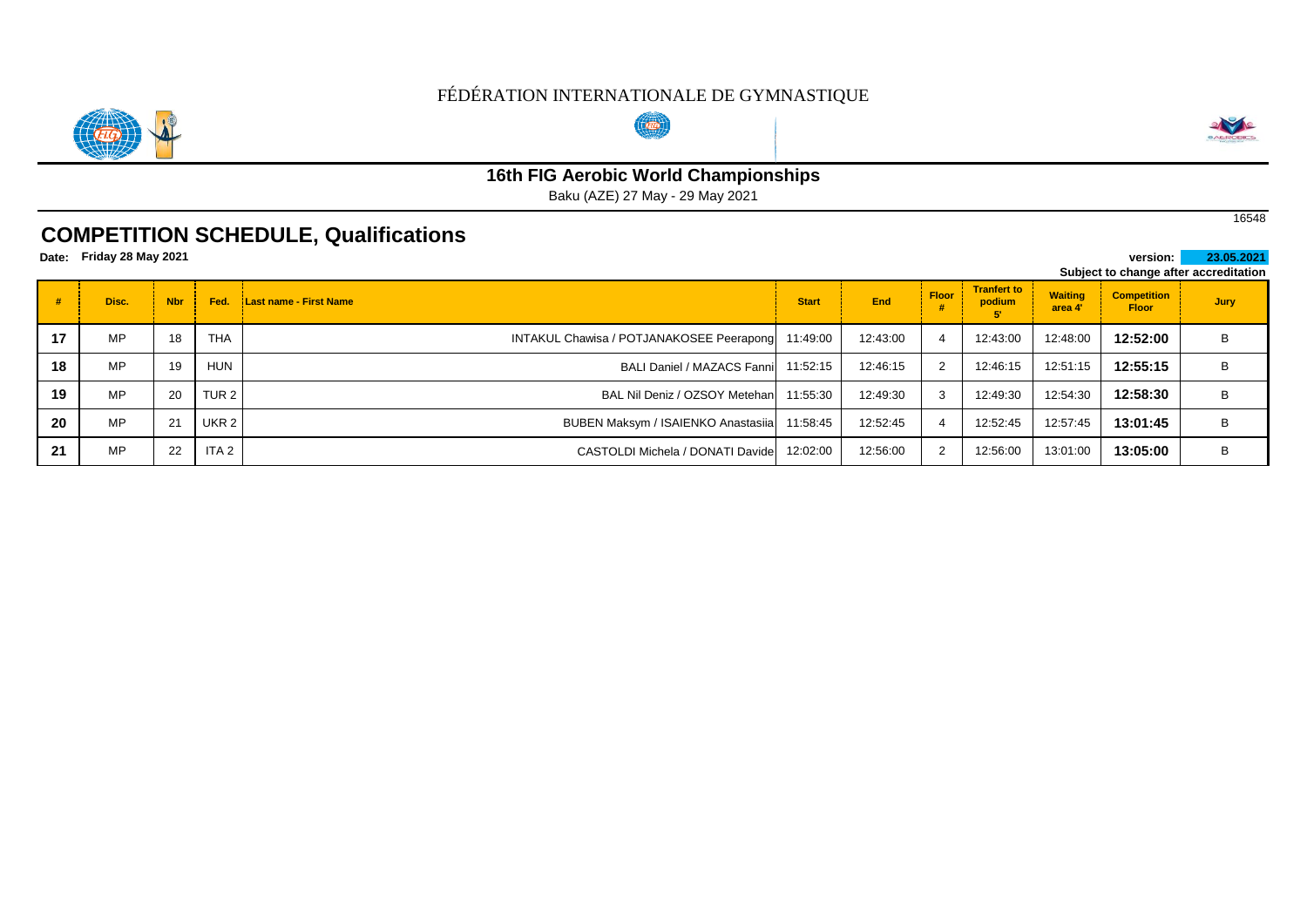

# **16th FIG Aerobic World Championships**

Baku (AZE) 27 May - 29 May 2021

## **COMPETITION SCHEDULE, Qualifications**

**Date: version: 23.05.2021 Friday 28 May 2021** 

| Subject to change after accreditation |                |                  |                                   |                                                                                                                                                                                                                    |          |                   |                                    |                           |                                    |      |
|---------------------------------------|----------------|------------------|-----------------------------------|--------------------------------------------------------------------------------------------------------------------------------------------------------------------------------------------------------------------|----------|-------------------|------------------------------------|---------------------------|------------------------------------|------|
| Disc.                                 | <b>Nbr</b>     | Fed.             | <b>Last name - First Name</b>     | <b>Start</b>                                                                                                                                                                                                       | End      | <b>Floor</b><br>丑 | <b>Tranfert to</b><br>podium<br>51 | <b>Waiting</b><br>area 4' | <b>Competition</b><br><b>Floor</b> | Jury |
|                                       |                |                  |                                   |                                                                                                                                                                                                                    |          |                   |                                    |                           |                                    |      |
| IM                                    | $\overline{1}$ | HUN <sub>1</sub> |                                   | 12:15:00                                                                                                                                                                                                           | 13:09:00 | 3                 | 13:09:00                           | 13:14:00                  | 13:18:00                           | A    |
| IM                                    | $\overline{2}$ | FRA 1            |                                   | 12:18:15                                                                                                                                                                                                           | 13:12:15 | $\overline{4}$    | 13:12:15                           | 13:17:15                  | 13:21:15                           | A    |
| IM                                    | 3              | POR <sub>1</sub> |                                   | 12:21:30                                                                                                                                                                                                           | 13:15:30 | $\overline{2}$    | 13:15:30                           | 13:20:30                  | 13:24:30                           | A    |
| IM                                    | $\overline{4}$ | BRA 1            | <b>DOS SANTOS Paulo</b>           | 12:24:45                                                                                                                                                                                                           | 13:18:45 | 3                 | 13:18:45                           | 13:23:45                  | 13:27:45                           | A    |
| IM                                    | 5              | ITA <sub>1</sub> | <b>PATTERI Marcello</b>           | 12:28:00                                                                                                                                                                                                           | 13:22:00 | $\overline{4}$    | 13:22:00                           | 13:27:00                  | 13:31:00                           | A    |
| IM                                    | 6              | UKR <sub>1</sub> |                                   | 12:31:15                                                                                                                                                                                                           | 13:25:15 | $\overline{2}$    | 13:25:15                           | 13:30:15                  | 13:34:15                           | A    |
| IM                                    | $\overline{7}$ | LTU <sub>1</sub> | LUKASEVICIUS Karolis              | 12:34:30                                                                                                                                                                                                           | 13:28:30 | 3                 | 13:28:30                           | 13:33:30                  | 13:37:30                           | Α    |
| IM                                    | 8              | RGF <sub>1</sub> |                                   | 12:37:45                                                                                                                                                                                                           | 13:31:45 | 4                 | 13:31:45                           | 13:36:45                  | 13:40:45                           | A    |
| IM                                    | 9              | ESP <sub>1</sub> | <b>GRANELL Pau</b>                | 12:41:00                                                                                                                                                                                                           | 13:35:00 | $\overline{2}$    | 13:35:00                           | 13:40:00                  | 13:44:00                           | A    |
| IM                                    | 10             | <b>ROU</b>       | <b>BOCSER Gabriel</b>             | 12:44:15                                                                                                                                                                                                           | 13:38:15 | 3                 | 13:38:15                           | 13:43:15                  | 13:47:15                           | A    |
| IM                                    | 11             | TUR <sub>1</sub> | <b>CIRAK Mehmet Utku</b>          | 12:47:30                                                                                                                                                                                                           | 13:41:30 | $\overline{4}$    | 13:41:30                           | 13:46:30                  | 13:50:30                           | A    |
| IM                                    | 12             |                  |                                   | 12:50:45                                                                                                                                                                                                           | 13:44:45 | $\overline{2}$    | 13:44:45                           | 13:49:45                  | 13:53:45                           | A    |
| IM                                    | 13             | <b>THA</b>       | JIUMSUKJAI Chanokpon              | 12:54:00                                                                                                                                                                                                           | 13:48:00 | 3                 | 13:48:00                           | 13:53:00                  | 13:57:00                           | Α    |
| IM                                    | 14             |                  |                                   | 12:57:15                                                                                                                                                                                                           | 13:51:15 | $\overline{4}$    | 13:51:15                           | 13:56:15                  | 14:00:15                           | A    |
| IM                                    | 15             | <b>BUL</b>       | PAPAZOV Antonio                   | 13:00:30                                                                                                                                                                                                           | 13:54:30 | $\overline{2}$    | 13:54:30                           | 13:59:30                  | 14:03:30                           | A    |
| IM                                    | 16             | <b>INA</b>       | <b>ISWARABAWA Gregorius Agung</b> | 13:03:45                                                                                                                                                                                                           | 13:57:45 | 3                 | 13:57:45                           | 14:02:45                  | 14:06:45                           | Α    |
| IM                                    | 17             | ITA <sub>2</sub> | NACCI Davide                      | 13:07:00                                                                                                                                                                                                           | 14:01:00 | $\overline{4}$    | 14:01:00                           | 14:06:00                  | 14:10:00                           | Α    |
|                                       |                |                  |                                   | <b>Start of the Competition Individual Men</b><br><b>LOCSEI Zoltan</b><br><b>THOMASI LUXIN Lerry</b><br>SALVADO Joao<br><b>BUBEN Maksym</b><br><b>OSTAPENKO Ilia</b><br>LTU 2 JARMALA Nojus<br>BRA 2 BARBOSA Lucas |          |                   |                                    |                           |                                    |      |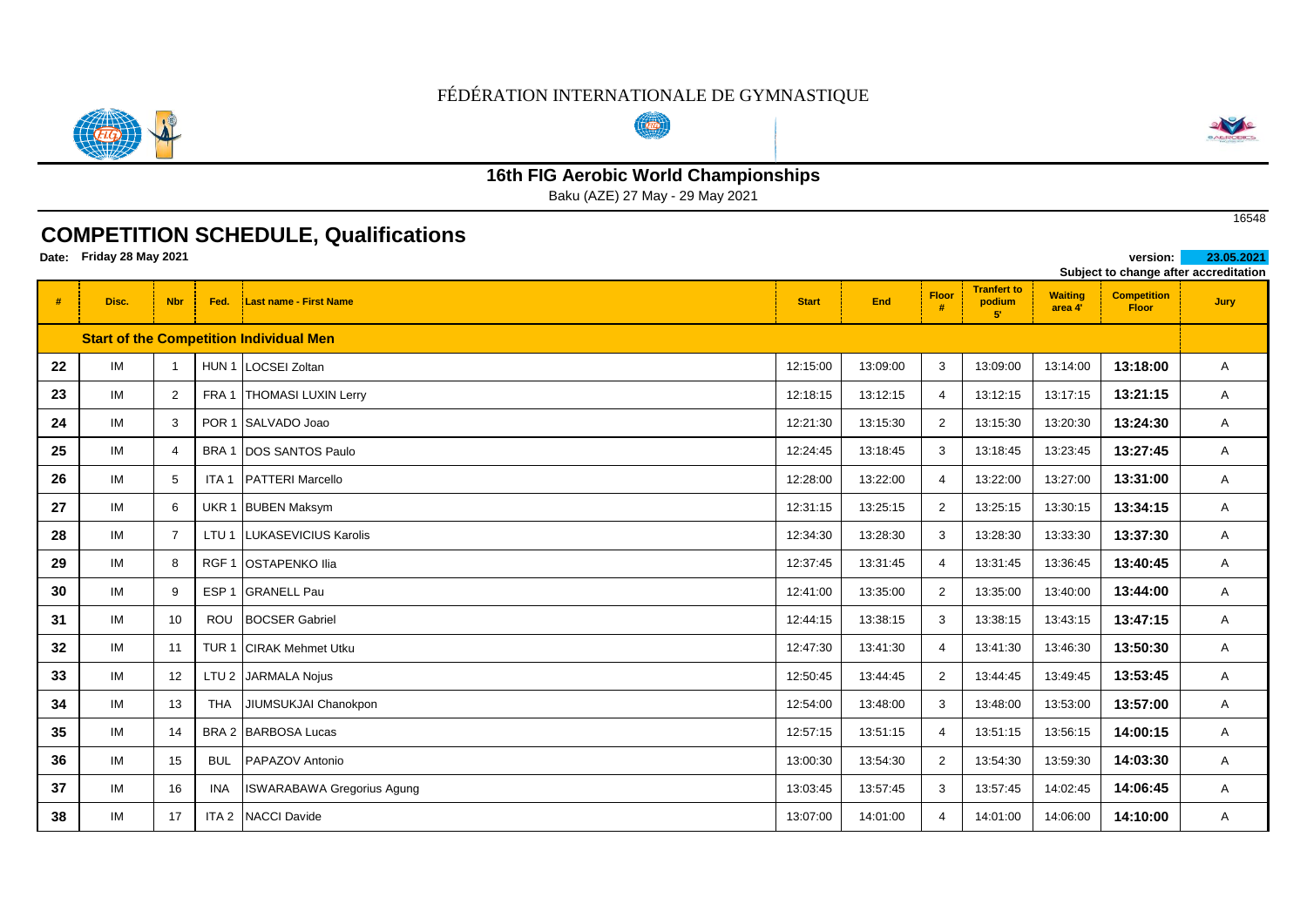

# **16th FIG Aerobic World Championships**

Baku (AZE) 27 May - 29 May 2021

## **COMPETITION SCHEDULE, Qualifications**

**Date: version: 23.05.2021 Friday 28 May 2021** 

|    |       |                |            |                                                                                                                                                         |              |          |                   |                                    |                           |                                    | Subject to change after accreditation |
|----|-------|----------------|------------|---------------------------------------------------------------------------------------------------------------------------------------------------------|--------------|----------|-------------------|------------------------------------|---------------------------|------------------------------------|---------------------------------------|
|    | Disc. | <b>Nbr</b>     | Fed.       | Last name - First Name                                                                                                                                  | <b>Start</b> | End      | <b>Floor</b><br># | <b>Tranfert to</b><br>podium<br>51 | <b>Waiting</b><br>area 4' | <b>Competition</b><br><b>Floor</b> | Jury                                  |
| 39 | IM    | 18             |            | POR 2 CANSADO Rui                                                                                                                                       | 13:10:15     | 14:04:15 | 2                 | 14:04:15                           | 14:09:15                  | 14:13:15                           | A                                     |
| 40 | IM    | 19             |            | UKR 2 HALAIDA Stanislav                                                                                                                                 | 13:13:30     | 14:07:30 | 3                 | 14:07:30                           | 14:12:30                  | 14:16:30                           | Α                                     |
| 41 | IM    | 20             | <b>AZE</b> | <b>DOLMATOV Vladimir</b>                                                                                                                                | 13:16:45     | 14:10:45 | 4                 | 14:10:45                           | 14:15:45                  | 14:19:45                           | Α                                     |
| 42 | IM    | 21             | <b>MEX</b> | VELOZ Ivan                                                                                                                                              | 13:20:00     | 14:14:00 | 2                 | 14:14:00                           | 14:19:00                  | 14:23:00                           | A                                     |
| 43 | IM    | 22             |            | TUR 2 ERISIK Emir                                                                                                                                       | 13:23:15     | 14:17:15 | 3                 | 14:17:15                           | 14:22:15                  | 14:26:15                           | Α                                     |
| 44 | IM    | 23             |            | RGF 2 SEMENOV Roman                                                                                                                                     | 13:28:00     | 14:22:00 | $\overline{4}$    | 14:22:00                           | 14:27:00                  | 14:31:00                           | Α                                     |
| 45 | IM    | 24             |            | ESP 2 MANE Miquel                                                                                                                                       | 13:31:15     | 14:25:15 | 2                 | 14:25:15                           | 14:30:15                  | 14:34:15                           | Α                                     |
|    |       |                |            | <b>Start of the Competition Aerobic Dance</b>                                                                                                           |              |          |                   |                                    |                           |                                    |                                       |
| 45 | AD    | - 1            | <b>ROU</b> | DINCA Sandra / RADU Alina / NICULESCU Sarmiza / BECZE Maria Bianca / PLESA Roberta /<br>SENTEA Flavia / SOTANGA Selena / STOENESCU Steliana             | 14:12:00     | 15:06:00 | 3                 | 15:06:00                           | 15:11:00                  | 15:15:00                           | B                                     |
| 46 | AD    | $\overline{2}$ | <b>FIN</b> | RAUTIAINEN Erika / KIVELAE Nea / NIKANDER Jutta / KOPONEN Adeelia / LAHTINEN Lotta /<br>RANTALA Emilia / SOUKKI Sanni / TAMMINEN Veera                  | 14:15:15     | 15:09:15 | 4                 | 15:09:15                           | 15:14:15                  | 15:18:15                           | B                                     |
| 47 | AD    | 3              | <b>ITA</b> | PATTERI Marcello / SEBASTIO Francesco / BARBAGALLO Ylenia / BLASI Francesco / CAVALLERI<br>Sofia / FALERA Matteo / FERRAGINA Sarah / SANTUCCIO Silvia   | 14:18:30     | 15:12:30 | 2                 | 15:12:30                           | 15:17:30                  | 15:21:30                           | B                                     |
| 48 | AD    | $\overline{4}$ | <b>RGF</b> | OSTAPENKO Ilia / ZHURAVLEV Aleksei / GERMANOV Aleksei / KOLOBOV Anton / DZHANAZIAN<br>Garsevan / BASOV Ivan / KUDRIAVTSEV Dmitrii / MARKELOV Artem      | 14:21:45     | 15:15:45 | 3                 | 15:15:45                           | 15:20:45                  | 15:24:45                           | B                                     |
| 49 | AD    | 5              | <b>UKR</b> | MOKHORT Oleksandra / SAMOILENKO Yulija / SUBOTINA Daria / TIMCHENKO Anna / CHERKEZ<br>Kateryna / GUTSALYUK Darya / SHELEST Ilona / VELYKODNYI Vladyslav | 14:25:00     | 15:19:00 | $\overline{4}$    | 15:19:00                           | 15:24:00                  | 15:28:00                           | B                                     |
| 50 | AD    | 6              | <b>HUN</b> | LOCSEI Zoltan / HAJDU Kata / MAKRANSZKI Anna / SIMON Zsofia / FARKAS Balazs / SZOLLOSI<br>Panna / OEKROES Janka / RUZICSKA Vanessza                     | 14:28:15     | 15:22:15 | $\overline{2}$    | 15:22:15                           | 15:27:15                  | 15:31:15                           | B                                     |
| 51 | AD    | $\overline{7}$ | <b>POR</b> | ALMEIDA Ines / SARDINHA Sara / SANTOS Carolina / COUTINHO Maria / BRANDAO Beatriz /<br>CRUZ Carolina / DIOGO Diana / SILVA Bruna                        | 14:31:30     | 15:25:30 | 3                 | 15:25:30                           | 15:30:30                  | 15:34:30                           | B                                     |
| 52 | AD    | 8              | AZE        | JABBARLI Nurjan / MUSTAFAYEVA Madina / IMRANOV Imran / MAMMADOV Elchin<br>HUSEYNOVA Narmina / AHMADLI Aykhan / IBRAHIMBAYLI Nigar / KARIMLI Akif        | 14:34:45     | 15:28:45 | $\overline{4}$    | 15:28:45                           | 15:33:45                  | 15:37:45                           | B                                     |